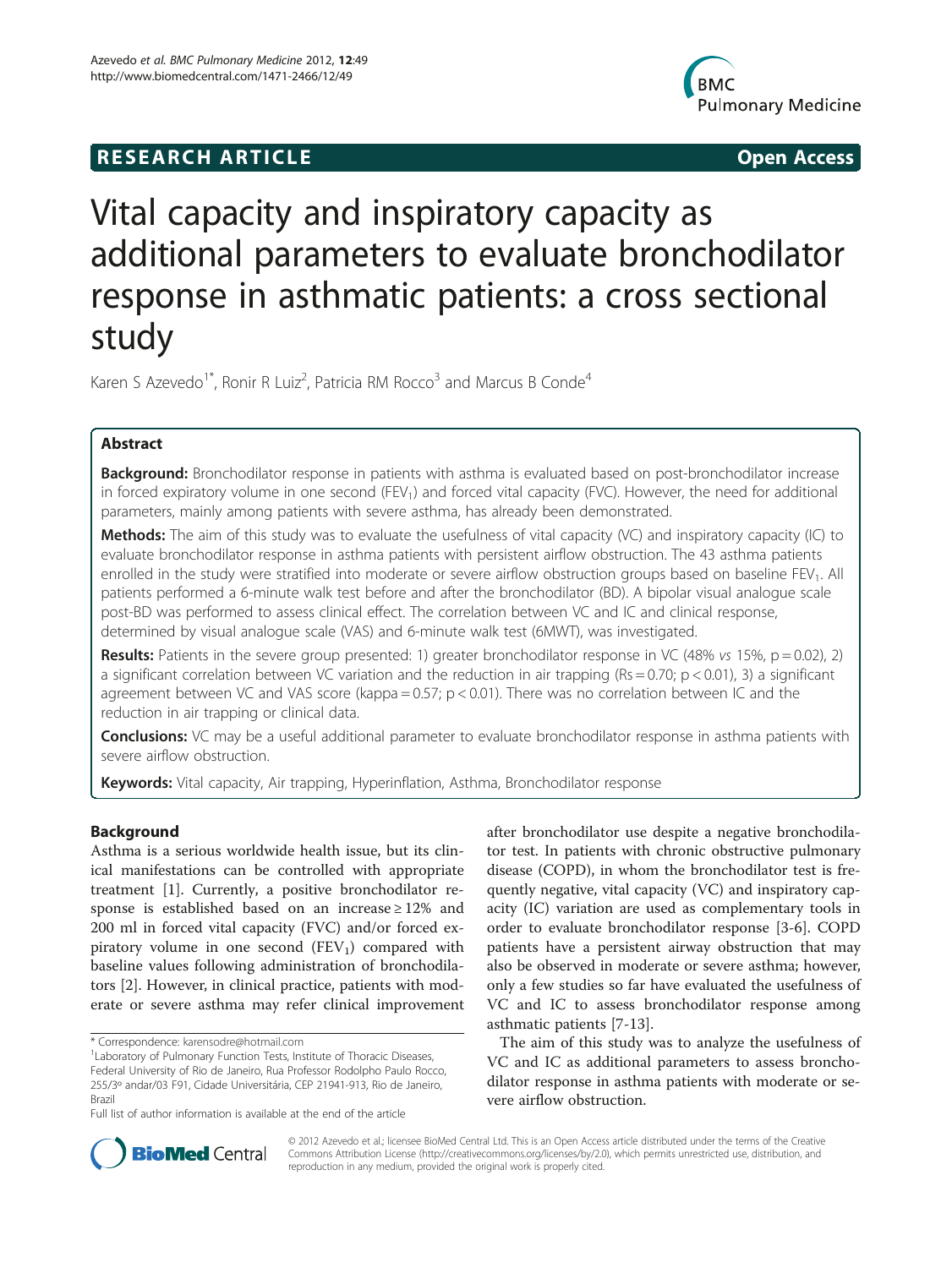# **Methods**

This study prospectively enrolled patients aged 15 years and older diagnosed with asthma and persistent airway obstruction according to Global Initiative for Asthma (GINA) criteria, and who were clinically stable at the time of enrollment [[14](#page-5-0)]. Subjects were not eligible if they were current or former smokers ( $\geq$  20 packs) or had clinical and/or radiographic evidence of heart failure, uncontrolled systemic arterial hypertension, pregnancy, focal fibrous scarring on chest X-ray with total area  $\geq 1$ pulmonary lobe, chest wall deformity or articular or neuromuscular disease, morbid obesity or previous lung resection. Also excluded were patients who used shortacting β2-agonist spray, long-acting β2-agonist spray or oral theophylline 8 h, 12 h or 48 h respectively before the pulmonary function tests, and patients experiencing an asthma crisis or exacerbation during the week before the pulmonary function tests. All patients were referred from the Outpatient Asthma Clinic at the Federal University of Rio de Janeiro Institute of Thoracic Diseases (ITD). They were evaluated at the ITD Pulmonary Function between June 19, 2006 and July 30, 2008. Written informed consent was obtained from all participants (or a legally responsible representative when applicable) and the study was approved by the Federal University of Rio de Janeiro Ethics Committee.

All patients answered a standardized interview and underwent physical examination as well as lateral decubitus and posteroanterior chest x-ray before the bronchodilator test [\[14\]](#page-5-0). Pulmonar function tests (PFTs) and a 6 minute walk test (6MWT) were performed before and 15 minutes after the bronchodilator test. Only one 6MWT was done before and after the bronchodilator. A bipolar visual analogue scale (VAS) was used to assess the perceived effect of the bronchodilator test on shortness of breath. The bronchodilator test was performed with salbutamol/400 μg spray under physician supervision (KRSA). PFTs included flow-volume and volume-time curves, inspiratory slow vital capacity maneuver and determination of static lung volumes using a Jaeger spirometer (model MasterScreen-PTF, Hoechberg, Germany), and were conducted according to American Thoracic Society (ATS)/ European Respiratory Society (ERS) guidelines [\[15,16](#page-5-0)]. Static lung volumes were calculated using the closedcircuit helium dilution method. For He-derived TLC, the end-of-test criterion (equilibration) was defined as helium concentration change of 0.02% or less during 30s rebreathing. The predicted normal values for spirometry and lung volumes were those of Knudson et al. [\[17\]](#page-5-0). Polgar/Promadhat and Goldman/Becklake [\[18,19\]](#page-5-0) respectively. The 6MWT was performed following ATS guidelines, with dyspnea score based on a Borg scale [[20](#page-5-0)].

For the VAS, patients were asked to indicate on a 100 mm horizontal line, labeled "very much worse" on

the left end (−100), "very much better" on the right end (+100) and "no change" (zero) in the middle, after the bronchodilator test [\[21](#page-5-0)]. Bronchodilator response was defined as an increase in  $FEV_1$  or  $FCV \ge 12\%$  of the baseline value plus 200 ml [\[2](#page-4-0)], or a decrease in residual volume  $(RV) \ge 20\%$  of the predicted value and 300 ml compared with baseline [\[22](#page-5-0)]. Clinical bronchodilator response was defined as  $6MWD \ge 50$  meters or at least 30 meters associated with a reduction greater than 2 points in the Borg scale score [[5,](#page-4-0)[20\]](#page-5-0), or any positive value in VAS. For VC and IC, an increase  $\geq$  12% and 200 ml compared with baseline indicated a positive bronchodilator test.

Asthma patients were stratified into two groups according to the value of  $FEV_1$ : moderate (60% <  $FEV1$  < 80% of predicted values) and severe airflow obstruction  $(FEV1 \le 60\% \text{ of the predicted values})$ , according to GINA criteria [[14\]](#page-5-0).

## Statistical analysis

The Mann–Whitney test was used for quantitative data, and the chi-square test for qualitative parameters. The correlation between the variation in VC and IC and the variation in residual volume-to-total lung capacity ratio (RV/TLC) was analyzed using Spearman's correlation test. The agreement between VC and IC responses and clinical response was analyzed using the Kappa coefficient. The classification proposed by Chan and Byrt for the interpretation of Spearman and Kappa values respectively, was adopted [\[23,24\]](#page-5-0). The statistical package for the social sciences (SPSS) v. 13.0 was used, and a p < 0.05 was considered significant.

# Results

During the study period, 60 subjects were screened and 43 (72%) were enrolled: 20 had moderate airflow obstruction and 23 had severe airflow obstruction. Demographic, clinical and radiological parameters are presented in Table [1.](#page-2-0) Spirometry, 6MWT, and VAS were performed in all patients, while static lung volumes were analyzed in 37 patients. Functional data for patients with moderate and severe obstruction before (Pre) and after (Post) the bronchodilator (BD), test are depicted in Table [2.](#page-2-0) VC, IC, FVC, and  $FEV_1$  were significantly lower in the group with severe airflow obstruction vs. the group with moderate airflow obstruction. Conversely, pre-BD RV/TLC ratio was increased in the presence of severe airflow obstruction. After BD, a significant increase in VC, IC, FVC and FEV1 was observed in both groups as well as a significant reduction in RV/TLC ratio in severe group. A significant increase in 6MWT distance and a decrease in dyspnea score (Borg scale) were observed after the BD in both groups (Table [3\)](#page-3-0).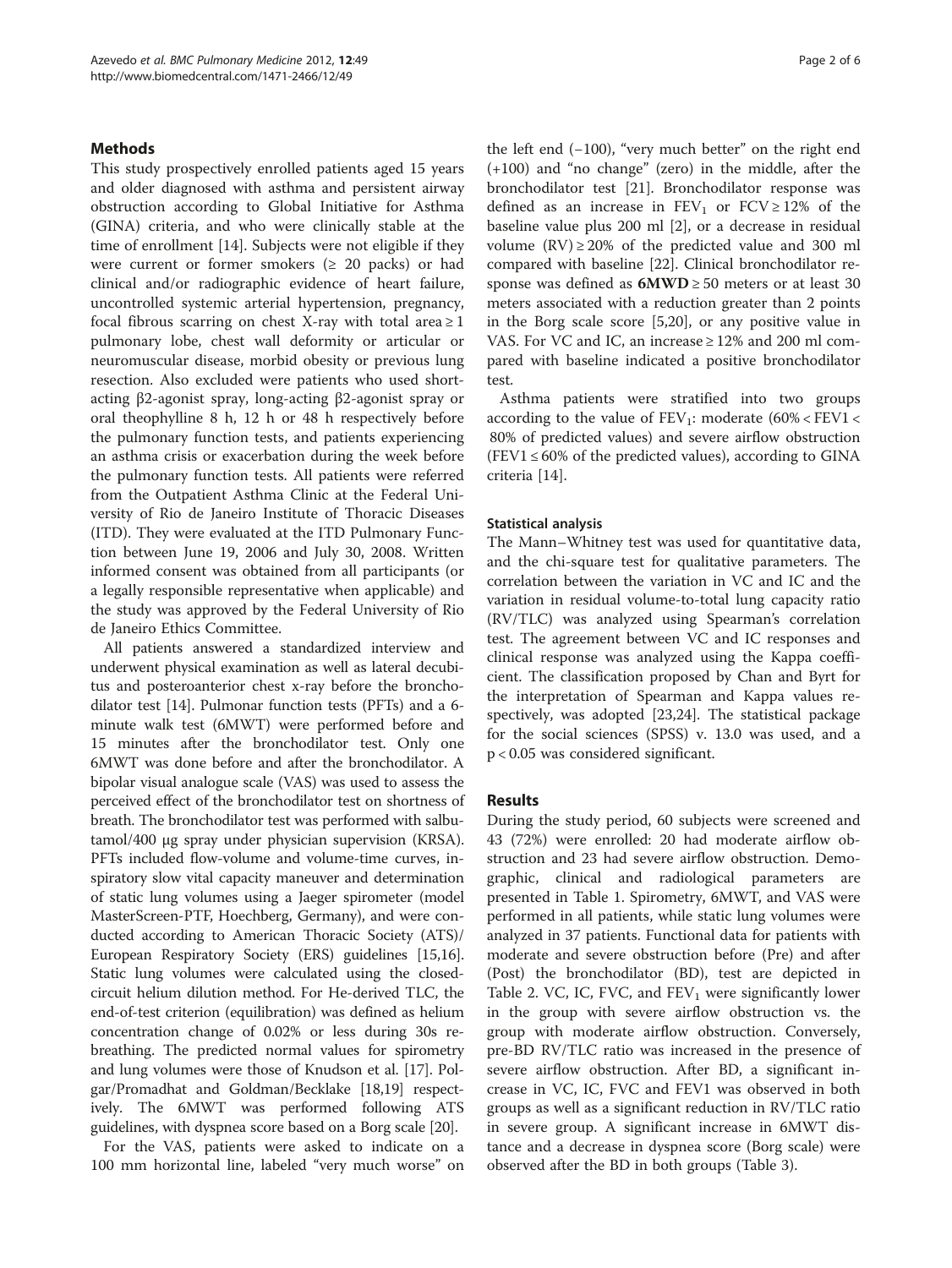<span id="page-2-0"></span>Table 1 Demographic and clinical characteristics of asthma patients

| <b>Parameters</b>           | Moderate airflow obstruction $(n = 20)$ | Severe airflow obstruction $(n = 23)$ | P    |
|-----------------------------|-----------------------------------------|---------------------------------------|------|
| Age (years)                 | $50(37-61)$                             | $56(45-65)$                           | 0.32 |
| Height (cm)                 | 156 (152-163)                           | 156 (153-161)                         | 0.76 |
| Weight (kg)                 | 70.6 (58.7-78.9)                        | 67.6 (54.7-72.2)                      | 0.38 |
| Male/Female                 | 6/14                                    | 4/19                                  | 0.33 |
| Dyspnea score (Borg scale)  | $0(0-3.3)$                              | $3(0-5)$                              | 0.12 |
| Treatment (Standard/Others) | 13/7                                    | 20/3                                  | 0.09 |

Standard treatment: regular inhaled corticosteroids and long-acting  $\beta_2$ -agonists.

p value – Mann Whitney test for quantitative data and Chi-square for qualitative data. Quantitative data are expressed as median (25<sup>th</sup> percentile-75<sup>th</sup> percentile).

If considering the ATS/ERS definition of obstructive abnormalities, FEV1/VC < 5th percentile of predicted value, only 2 patients did not fulfill this criterion, although they have FEV1 values below 80%, respectively 79.3 and 69.0%.

VC response was observed in 11 (48%) patients with severe obstruction and three (15%) with moderate obstruction  $(p = 0.02)$ . No significant changes were observed between the two groups in the percentage of bronchodilator response for the other parameters.

Table 2 Pulmonary function before and after bronchodilator of asthma patients

| Parameters % P or L | Moderate airflow obstruction $(n = 20)$ | Severe airflow obstruction ( $n = 23$ ) | P (Mann Whitney) |
|---------------------|-----------------------------------------|-----------------------------------------|------------------|
| VC                  |                                         |                                         |                  |
| Pre-BD (%P)         | 93.2 (86.5-101.0)                       | 75.7 (67.3-85.2)                        | < 0.01           |
| Post-BD (%P)        | 102 (91.4-104.7)                        | 84.9 (76,5-96.7)                        | 0.01             |
| P (Wilcoxon)        | 0.01                                    | < 0.01                                  |                  |
| IC                  |                                         |                                         |                  |
| Pre-BD (L)          | 1.94 (1.63-2.43)                        | 1.56 (1.24-1.88)                        | 0.01             |
| Post-BD (L)         | $2.1(1.73-2.63)$                        | 1.76 (1.50-1.94)                        | 0.01             |
| P (Wilcoxon)        | 0.02                                    | < 0.01                                  |                  |
| <b>FVC</b>          |                                         |                                         |                  |
| Pre-BD (%P)         | 96.2 (88.1-104.3)                       | 76.6 (65.5-93.9)                        | < 0.01           |
| Post-BD (%P)        | 105.2 (92.3-109.7)                      | 87.7 (76.8-87.7)                        | 0.02             |
| P (Wilcoxon)        | < 0.01                                  | < 0.01                                  |                  |
| FEV <sub>1</sub>    |                                         |                                         |                  |
| Pre-BD (%P)         | 68.2 (65.3-77.5)                        | 48.8 (42.7-55.7)                        | < 0.01           |
| Post-BD (%P)        | 78.9 (70.7-86.3)                        | 60.8 (51.2-65.2)                        | < 0.01           |
| P (Wilcoxon)        | < 0.01                                  | < 0.01                                  |                  |
| TLC                 |                                         |                                         |                  |
| Pre-BD (%P)         | 95.8 (91.4-113.5)                       | 92.8 (82.3-105.9)                       | 0.19             |
| Post-BD (%P)        | 99.2 (89.9-109.4)                       | 95.8 (87.4-104.0)                       | 0.40             |
| P (Wilcoxon)        | 0.8                                     | 0.4                                     |                  |
| RV/TLC              |                                         |                                         |                  |
| Pre-BD (%P)         | 108.1 (97.6-123.9)                      | 124.8 (105.0-145.0)                     | 0.06             |
| Post-BD (%P)        | 101.0 (79.7-122.4)                      | 111.0 (91.9-125.4)                      | 0.18             |
| P (Wilcoxon)        | 0.1                                     | < 0.01                                  |                  |
| <b>RV</b>           |                                         |                                         |                  |
| Pre-BD (% P)        | 105.2 (90.0-136.6)                      | 113.0 (103.3-145.4)                     | 0.42             |
| Post-BD (% P)       | 97.3 (76.3-135.6)                       | 102.6 (87.6-124.3)                      | 0.39             |
| P (Wilcoxon)        | 0.3                                     | 0.05                                    |                  |

BD = bronchodilator, FEV<sub>1</sub> = forced expiratory volume in one second, FVC = forced vital capacity, IC = inspiratory capacity, L = liters, P = predicted, RV = residual volume, TLC = total lung capacity, VC = vital capacity. Results are expressed as median  $(25^{th}$  percentile-75<sup>th</sup> percentile). p value for paired sample – Wilcoxon test.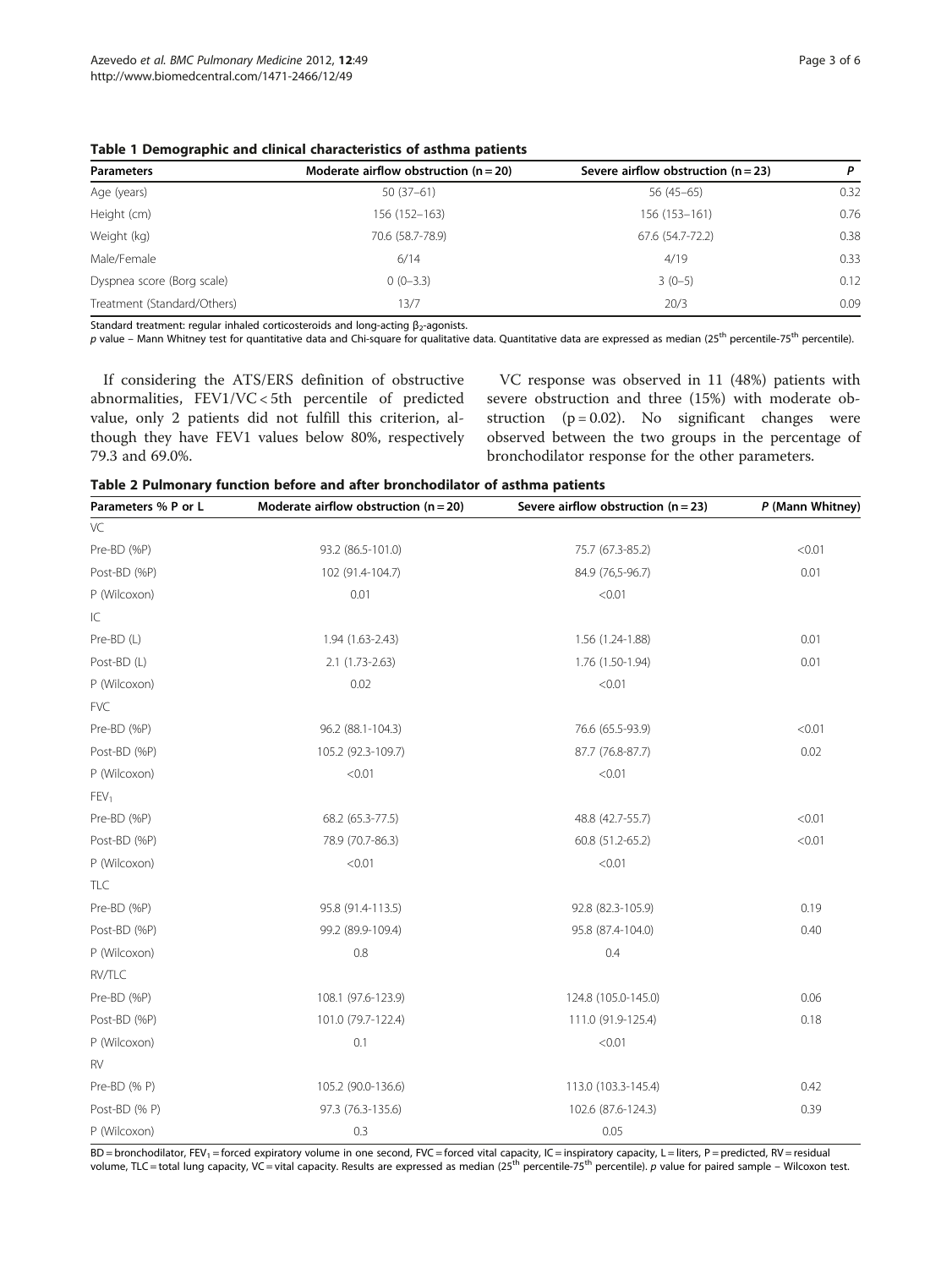| <b>Parameters</b> | Moderate airflow obstruction $(n = 20)$ | Severe airflow obstruction $(n = 23)$ | P (Mann Whitney) |
|-------------------|-----------------------------------------|---------------------------------------|------------------|
| 6WTD              |                                         |                                       |                  |
| Pre-BD (m)        | 515 (479-570)                           | 501 (468-537)                         | 0.26             |
| Post-BD (m)       | 555 (511-588)                           | 519 (480-570)                         | 0.26             |
| P (Wilcoxon)      | < 0.01                                  | < 0.01                                |                  |
| Borg Scale        |                                         |                                       |                  |
| Pre-BD            | $5(0-6)$                                | $5(3-7)$                              | 0.35             |
| Post-BD           | $3(0-5)$                                | $3(1-4)$                              | 0.86             |
| P (Wilcoxon)      | 0.03                                    | < 0.01                                |                  |

<span id="page-3-0"></span>Table 3 6-minute walk test results before and after bronchodilator of asthma patients

 $6WTD = 6$  minute walk test distance, m = meters, BD = bronchodilator. Results are expressed as median (25<sup>th</sup> percentile-75<sup>th</sup> percentile). *p* value for paired sample – Wilcoxon test.

The correlations between the variation in spirometric parameters and the variation in RV/TLC (% predicted values) before and after BD were performed and we observed a significant negative correlation between VC and RV/TLC in the severe airflow obstruction group [Spearmans rank correlation coefficient (Rs) = −0.70, p < 0.01], and between FVC and RV/TLC in patients with moderate obstruction  $(Rs = -0.55, p = 0.03)$ . Conversely, there was no correlation between IC and RV/ TLC. Agreement analyses for functional and clinical parameters after BD use are presented in Table 4. There was a fair agreement between VC (severe group) and FVC (moderate group) response and VAS scores, and a slight agreement between RV response (severe group) and VAS score. There was no agreement between functional parameter responses and improvement in 6MWT. There was a poor correlation  $(p = 0.35)$  between variations in VC versus variation in VAS in severe obstruction patients, and between IC and VAS ( $p = 0.28$ ) in moderate group.

Five patients with positive VC and/or IC response presented a negative FVC and/or  $FEV_1$  response.

### **Discussion**

In the present study with asthma patients with moderate and severe obstruction, we observed that VC may be a useful complementary parameter to FVC and  $FEV<sub>1</sub>$  to assess bronchodilator response.

Asthma patients were assigned to a moderate or severe airflow obstruction group based on  $FEV<sub>1</sub>$  analysis. In addition, because clinical improvement is the main goal of asthma therapy, VAS (subjective criterion) and 6MWT (objective criterion) were also used to evaluate clinical bronchodilator response in this study [[20,21](#page-5-0),[25](#page-5-0)].

Paré et al. have described two patterns of response to bronchodilator therapy: predominant increase in expiratory flow rate (flow responders) or FVC (volume responders). Volume responders presented lower expiratory flows and greater degree of air trapping [\[7](#page-4-0)]. Newton et al., also reported similar results [[22\]](#page-5-0). More recently, Sorkness et al., studying 287 patients with stable but severe asthma, demonstrated that this group presented prominent air trapping in contrast to individuals with non-severe asthma [\[12\]](#page-4-0). Our patients with severe airflow obstruction had both greater VC response in the group and greater air trapping (Table [2](#page-2-0)).

The 6MWT is considered a good parameter to estimate exercise tolerance in patients with moderate or severe pulmonary impairment, even though it has not been extensively used in asthma patients [\[20](#page-5-0)]. In our patients a significant increase in 6WTD as well as a decrease in Borg scale were observed in both groups (Table 3). We made only one 6MWT before and after

|                   | <b>VAS</b>                                 |                                          | 6WT                                        |                                        |
|-------------------|--------------------------------------------|------------------------------------------|--------------------------------------------|----------------------------------------|
| <b>Parameters</b> | Moderate airflow obstruction<br>$(n = 20)$ | Severe airflow obstruction<br>$(n = 23)$ | Moderate airflow obstruction<br>$(n = 20)$ | Severe airflow obstruction<br>$(n=23)$ |
| VC                | 0.20(0.14)                                 | $0.57$ ( $< 0.01$ )                      | 0.17(0.39)                                 | 0.13(0.54)                             |
| IC                | 0.10(0.61)                                 | 0.22(0.17)                               | $-0.33(0.14)$                              | $-0.15(0.47)$                          |
| <b>FVC</b>        | 0.40(0.03)                                 | 0.34(0.06)                               | 0.00(1.0)                                  | 0.04(0.86)                             |
| FEV <sub>1</sub>  | 0.10(0.65)                                 | 0.06(0.75)                               | $-0.05(0.80)$                              | $-0.05(0.83)$                          |
| <b>RV</b>         | 0.10(0.61)                                 | 0.32(0.04)                               | 0.20(0.37)                                 | 0.12(0.55)                             |

6MWT = six-minute walk test, FEV<sub>1</sub> = forced expiratory volume in one second, FVC = forced vital capacity, IC = inspiratory capacity, RV = residual volume, VAS = visual analogue scale, VC = vital capacity. Results are expressed as Kappa coefficient and  $p$  value in parenthesis.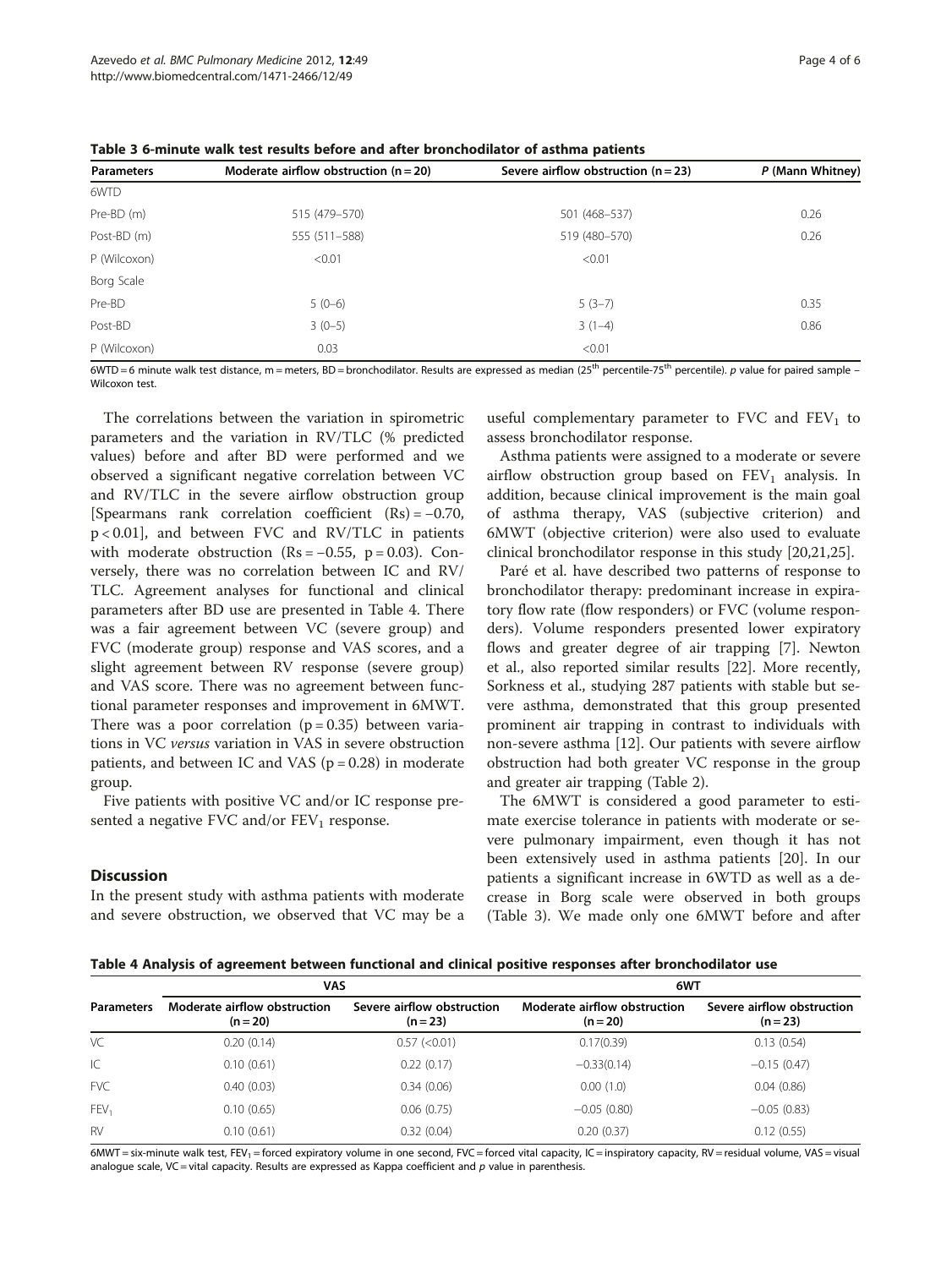<span id="page-4-0"></span>the BD because the reproducibility of the 6MWD has been considered excellent [\[20](#page-5-0)].

The post-BD response of VC was well correlated with the variation in RV/TLC ratio in the severe obstruction group. In this line, O'Donnell et al. studied 84 patients with obstructive disease without response in  $FEV<sub>1</sub>$  and found a good correlation between variation in VC and IC and FRC after use of bronchodilator [6]. Additionally, Newton et al. demonstrated that lung volume improvement was independent of changes in maximal expiratory flows in patients with moderate and severe hyperinflation [\[22\]](#page-5-0).

Agreement between VAS scores and functional responses was statistically significant in only three parameters, VC and RV in the severe obstruction group and FVC in the moderate obstruction group, without agreement with IC response (Table [4](#page-3-0)). This is in accordance with previous studies reporting a better correlation between dyspnea and the volume of thoracic gas rather than FEV<sub>1</sub> [9,10,[13\]](#page-5-0). A poor correlation ( $p = 0.35$ ) was observed between variations in VC versus variation in VAS in severe obstruction patients. Probably, the reduction in air trapping is not enough to improve exertional breathlessness without a simultaneous and marked decrease in end-expiratory lung volume. Moreover, the increase in VC and IC may represent unrelated effects of the bronchodilation. VAS has been shown to be sensitive to detect improvement in asthma patients [[26\]](#page-5-0).

 $FEV<sub>1</sub>$  is considered a good marker of improvement. However, in patients with severe airflow obstruction,  $FEV<sub>1</sub>$  presents a lack of sensitivity and is a poor predictor of improvement in exercise tolerance [\[22,27-29](#page-5-0)]. Moreover, Teeter and colleagues demonstrated that asthma symptoms were poorly correlated with  $FEV<sub>1</sub>$  before and after therapy [[30](#page-5-0)]. Therefore, in addition to  $FEV<sub>1</sub>$ , other physiologic parameters, such as lung elastic recoil, should be considered to characterize asthma severity [\[31](#page-5-0)].

This study has some limitations that need to be addressed: 1) we were not able to correlate the reduction in air trapping with the increase in IC measured in rest, as previously described during exercises tests [3,9[,29](#page-5-0)] or during methacholine challenge testing [8,11] and 2) static lung volumes were measured using the helium dilution method, even though body plethysmography is considered the most sensitive method [\[25,32](#page-5-0)]. However, we opted to use more routine tests because ergospirometry, bronchoprovocation test and plethysmography are not available in most pulmonary function laboratories.

# Conclusions

The present findings suggest that VC may be useful in addition to FVC and  $FEV<sub>1</sub>$  to identify bronchodilator response in asthma patients with severe airflow obstruction.

#### Competing interests

The authors declare that they have no competing of interests.

#### Authors' contributions

KA conceived of the study, and participated in data collection and data analysis and wrote the manuscript. RL participated in the design of the study and the statistical analysis. PR and MC participated in its design and coordination, contributed to data interpretation and writing the manuscript. All authors read and approved the final manuscript.

#### Acknowledgements

Fundação de Amparo a Pesquisa do Estado do Rio de Janeiro- FAPERJ (E26/ 101.491/2010 to M Conde).

The authors would like to express their gratitude to Prof. Roberto Bravo de Souza for his suggestions, Mr. Arthur Miranda Júnior for his skilful technical assistance during pulmonary function tests and Mrs. Claudia Buchweitz for her assistance in editing the manuscript.

#### Author details

<sup>1</sup> Laboratory of Pulmonary Function Tests, Institute of Thoracic Diseases, Federal University of Rio de Janeiro, Rua Professor Rodolpho Paulo Rocco, 255/3º andar/03 F91, Cidade Universitária, CEP 21941-913, Rio de Janeiro, Brazil. <sup>2</sup>Institute of Public Health Studies, Federal University of Rio de Janeiro Praça Jorge Machado Moréia 100, Cidade Universitária, CEP 21941-598, Rio de Janeiro, Brazil. <sup>3</sup> Laboratory of Pulmonary Investigation, Carlos Chagas Filho Biophysics Institute, Federal University of Rio de Janeiro, Cidade Universitária - CCS, CEP 21941-902, Rio de Janeiro, Brazil. <sup>4</sup>Institute of Thoracic Diseases, Federal University of Rio de Janeiro, Rua Professor Rodolpho Paulo Rocco, 255/6º andar, Cidade Universitária, CEP 21941–913Rio de Janeiro, Brazil.

#### Received: 29 November 2011 Accepted: 23 August 2012 Published: 5 September 2012

#### References

- 1. Global Initiative for Asthma (GINA): Global Strategy for Asthma Management and Prevention. NHLBI / WHO Workshop Report. Bethesda, MD: National Institutes of Health, National Heart, Lung, and Blood Institute; 2009.
- 2. Pellegrino R, Viegi G, Brusasco RO, Crapo R, Burgos F, Casaburi R, Coates A, Van Der Grinten CPM, Gustafsson P, Hankinson J, Jensen R, Johnson DC, Macintyre N, Mckay R, Miller MR, Navajas D, Pederson OF, Wanger J: Interpretative strategies for lung function tests. Eur Respir J 2005, 26:948–68.
- 3. O'Donnell DE, Lam M, Webb KA: Measurement of symptoms, lung hyperinflation, and endurance during exercise in chronic obstructive pulmonary disease. Am J Respir Crit Care Med 1998, 158:1557-1565.
- 4. Tantucci C, Duguet A, Similowski T, Zelter M, Derenne J-P, Milic-Emil J: Effect of salbutamol on dynamic hyperinflation in chronic obstructive pulmonary disease patients. Eur Respir J 1998, 12:799-804.
- 5. Rodrigues JR, Pereira CAC: Resposta a broncodilatador na espirometria: que parâmetros e valores são clinicamente relevantes em doenças obstrutivas? J Pneumol 2000, 27:35–47.
- 6. O'Donnell DE, Forkert L, Webb KA: Evaluation of bronchodilator responses in patient with "irreversible" emphysema. Eur Respir J 2001, 18:914-920.
- 7. Paré PD, Lawson LM, Brooks LA: Patterns of response to inhaled bronchodilators in asthmatics. Am Rev Respir Dis 1993, 127:680–685.
- 8. Lougheed MD, Lam M, Forkert L, Webb KA, O'Donnell DE: Breathlessness during acute bronchoconstriction in asthma. Am Rev Repir Dis 1993, 148:1452–1459.
- 9. Tantucci C, Ellaffi M, Duguet A, Similowski T, Derenne J-P, Milic-Emili J: Dynamic hyperinflation and flow limitation during methacholineinduced bronchoconstriction in asthma. Eur Respir J 1999, 14:295-301
- 10. Filippelli M, Duranti R, Gigliott F, Bianchi R, Grazzini M, Stendardi L, Scano G: Overall contribution of chest wall hyperinflation to breathlessness in asthma. Chest 2003, 124:2164–2170.
- 11. Lougheed MD, Fisher T, O'Donnell DE: Dynamic hyperinflation during bronchoconstriction in asthma. Chest 2006, 130:1072–1081.
- 12. Sorkness RL, Bleecker ER, Busse WW, Calhoun WJ, Castro M, Chung KF, Curran-Everett D, Erzurun SC, Gaston BM, Israel E, Jarjour NN, Moore WC, Peters SP, Teague WG, Wenzel SE: Lung function in adults with stable but severe asthma: air trapping and incomplete reversal of obstruction with bronchodilation. J Appl Physiol 2008, 104:394–403.